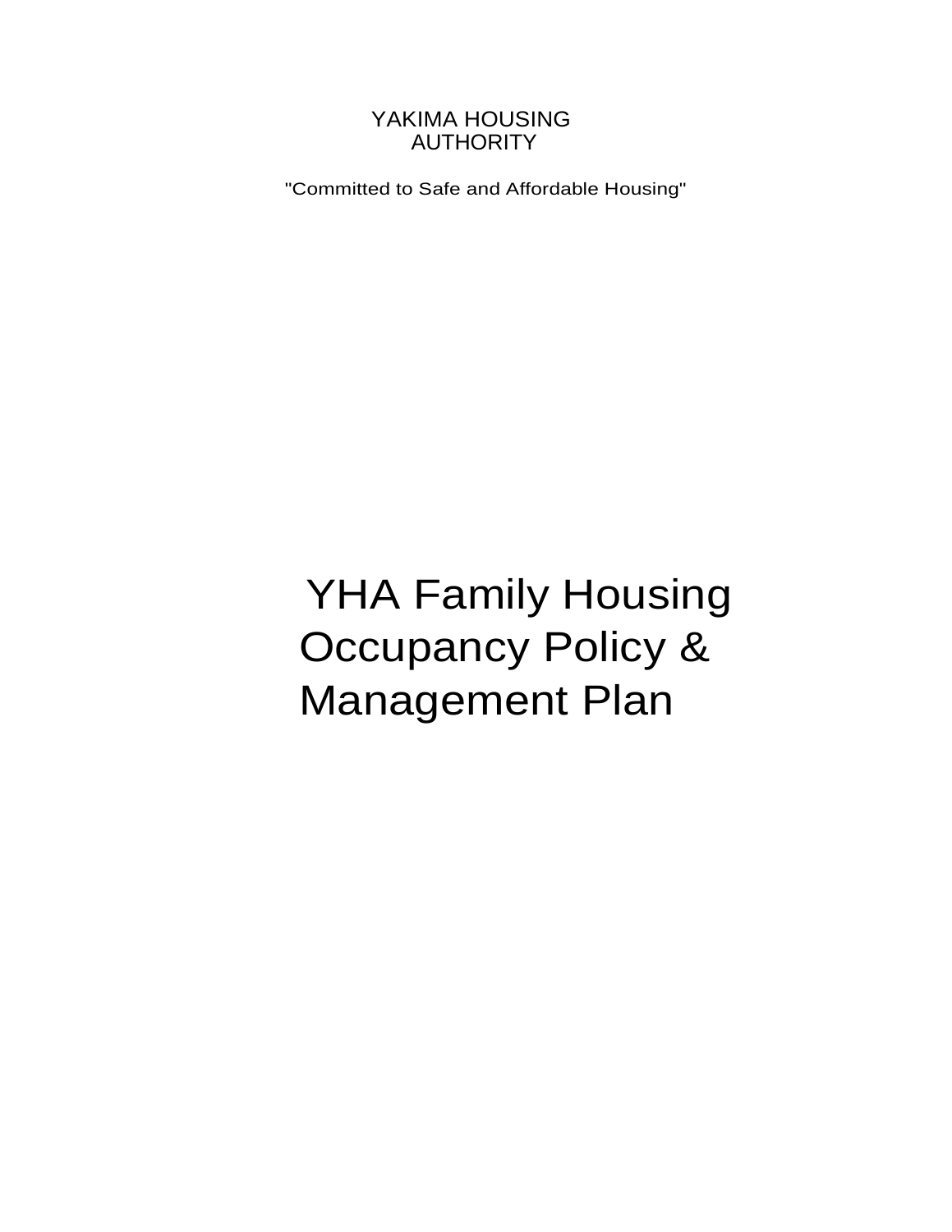# Management Plan for YHA Family Housing

YHA Family Housing Limited Company

January 2013 Yakima, Washington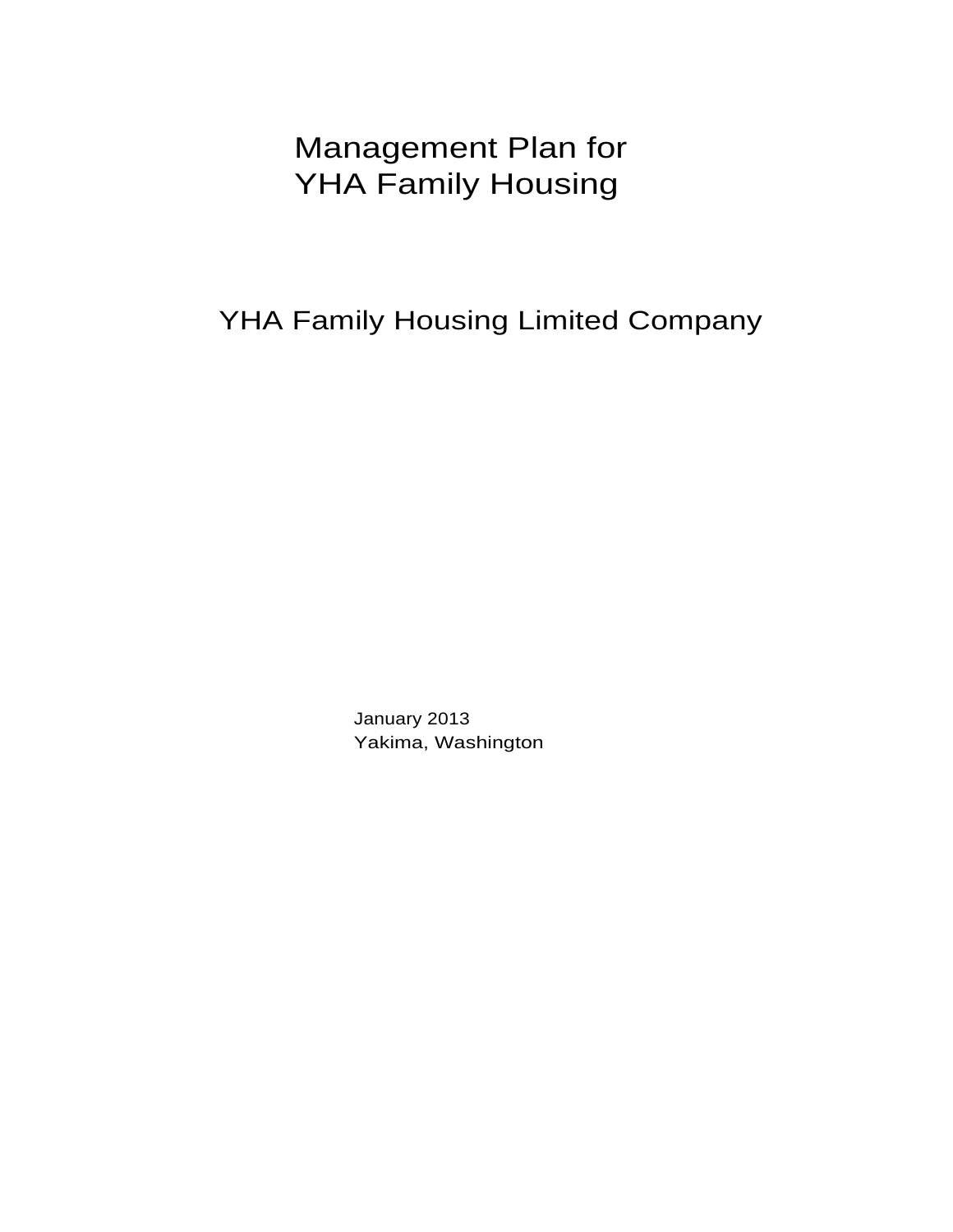## **Table of Contents Management Plan for YHA Family Housing**

|                                                                                                                              | Page           |
|------------------------------------------------------------------------------------------------------------------------------|----------------|
| The role and responsibility of the owner and the relationship and delegation of authority to the<br>management agent         | 3              |
| Personnel policy and staffing arrangements                                                                                   | 5              |
| Plan and procedures for marketing units, achieving and maintaining full occupancy, and meeting<br>occupancy set-aside quotas | 5              |
| <b>Tenant selection</b>                                                                                                      | 7              |
| Ineligible tenants and formerly eligible tenants                                                                             | $\overline{7}$ |
| Leasing and occupancy policies                                                                                               | 7              |
| Dwelling lease agreement                                                                                                     | $\overline{7}$ |
| Rent collection policies and procedures                                                                                      | 7              |
| Rent and utility allowance changes                                                                                           | 8              |
| Plans for carrying out an effective maintenance, repair and replacement program                                              | 8              |
| Plans and procedures for providing supplemental services                                                                     | 9              |
| Evictions                                                                                                                    | 9              |
| Plans for meeting accounting, record keeping and reporting requirements                                                      | 10             |
| Fidelity bonds and insurance                                                                                                 | 10             |
| Energy conservation measures and policies                                                                                    | 10             |
| Management agreement and management compensation                                                                             | 11             |
| Tenant councils and tenant-management relationship                                                                           | 11             |
| Nondiscrimination                                                                                                            | 11             |
| Validity of the Management Plan                                                                                              | 11             |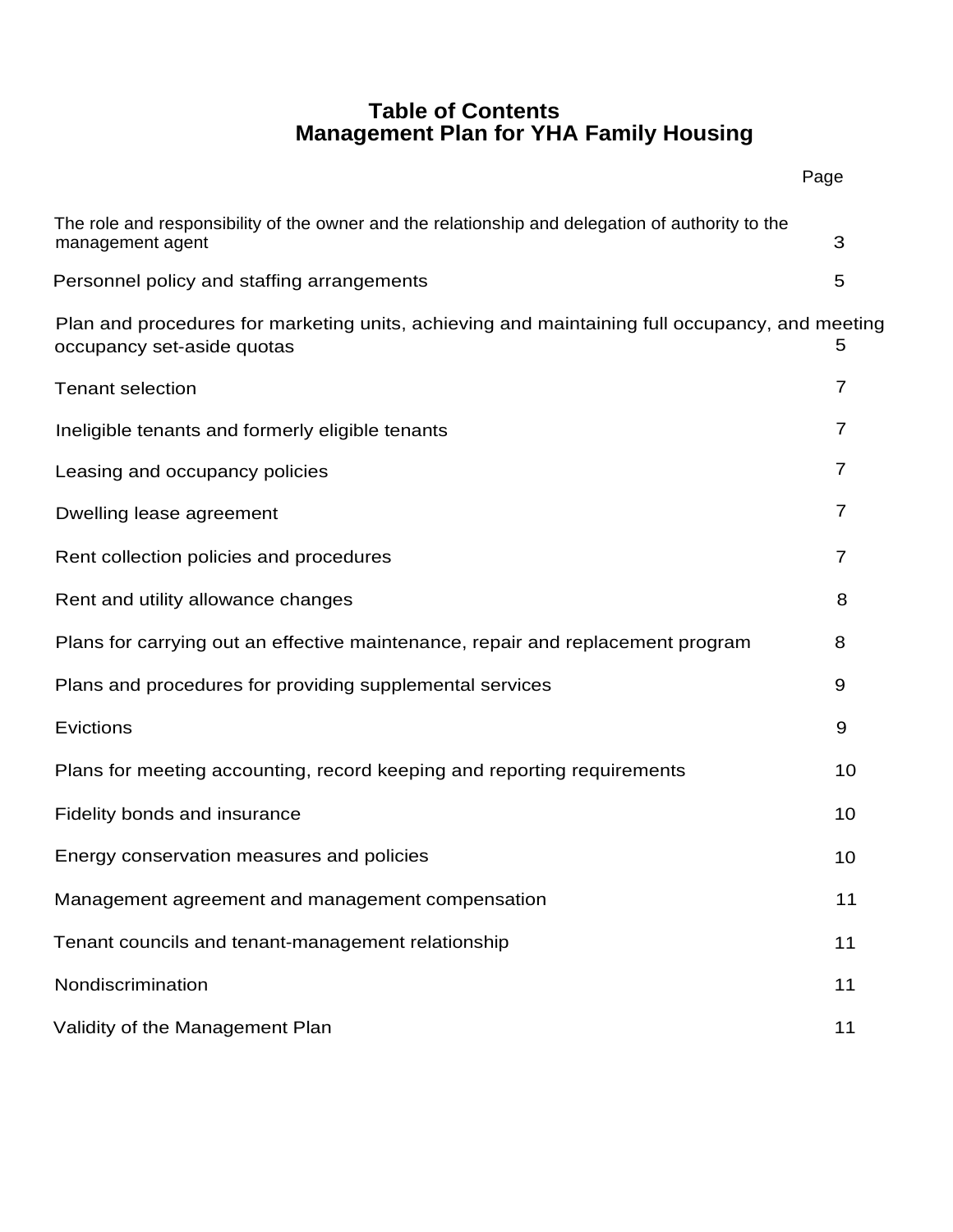#### **YHA Family Housing Limited Company**

#### **Management Plan for YHA Family Housing**

#### **1. The role and responsibility of the owner and the relationship and delegation of authority to the management agent**

A. Owner: The owner of the YHA Family Housing development is the YHA Family Housing Limited Company (YHAFHLC). Lowel Krueger serves as Agent of the YHAFHLC. Under the terms of the "Certificate and Agreement of Limited Company of the YHA Family Housing Limited Company,"as amended, the Housing Authority of the City of Yakima (YHA), as General Partner, has full responsibility for management of the Company business, including arrangements for management and maintenance of the housing development.

Management Entity: The Yakima Housing Authority will serve as property manager for the development, under the terms of a Management Agreement with the YHAFHLC. Owner and Manager staff positions are shown on the "Staffing Plan" included under Section 2. Only those staff positions shown will have responsibilities related to the management and maintenance of YHA Family Housing. Ultimate responsibility lies with the Yakima Housing Authority's Executive Director.

B. The fundamental responsibilities of the owner and the managing entity are described as follows:

- (1) Owner's responsibilities (as carried out by the general partner)
	- (a) Oversee the operation of YHA Family Housing
	- (b) Provide decent, safe and sanitary housing.
	- (c) Provide housing to meet the needs of the population to be served.
	- (d) Accept responsibility for the financial management of YHA Family Housing within
	- the areas of owner control for the development.
	- (e) Prepare monthly financial statements, reports and budgets.

(2) Management entity's responsibilities (as carried out by YHA)

As the management entity, the Yakima Housing Authority will have general supervisory responsibilities over policies and procedures and the execution of the duties and services outlined in the Management Plan. YHA will have full authority for both the physical maintenance and financial administration of YHA Family Housing. The management entity's specific responsibilities are as follows:

(a) Employ qualified personnel to administer and monitor the daily management and financial operations of the buildings.

(b) Rent available units to satisfactory, eligible tenants after completion of credit and reference checks, completion of required forms for tax credit

certifications and ascertaining that all eligibility, income certification, lease and recertification requirements have been met.

(c) Coordinate repairs, corrections or major replacement with contractors when necessary.

(d) Conform to all federal, state and local agency regulations, file all reports required by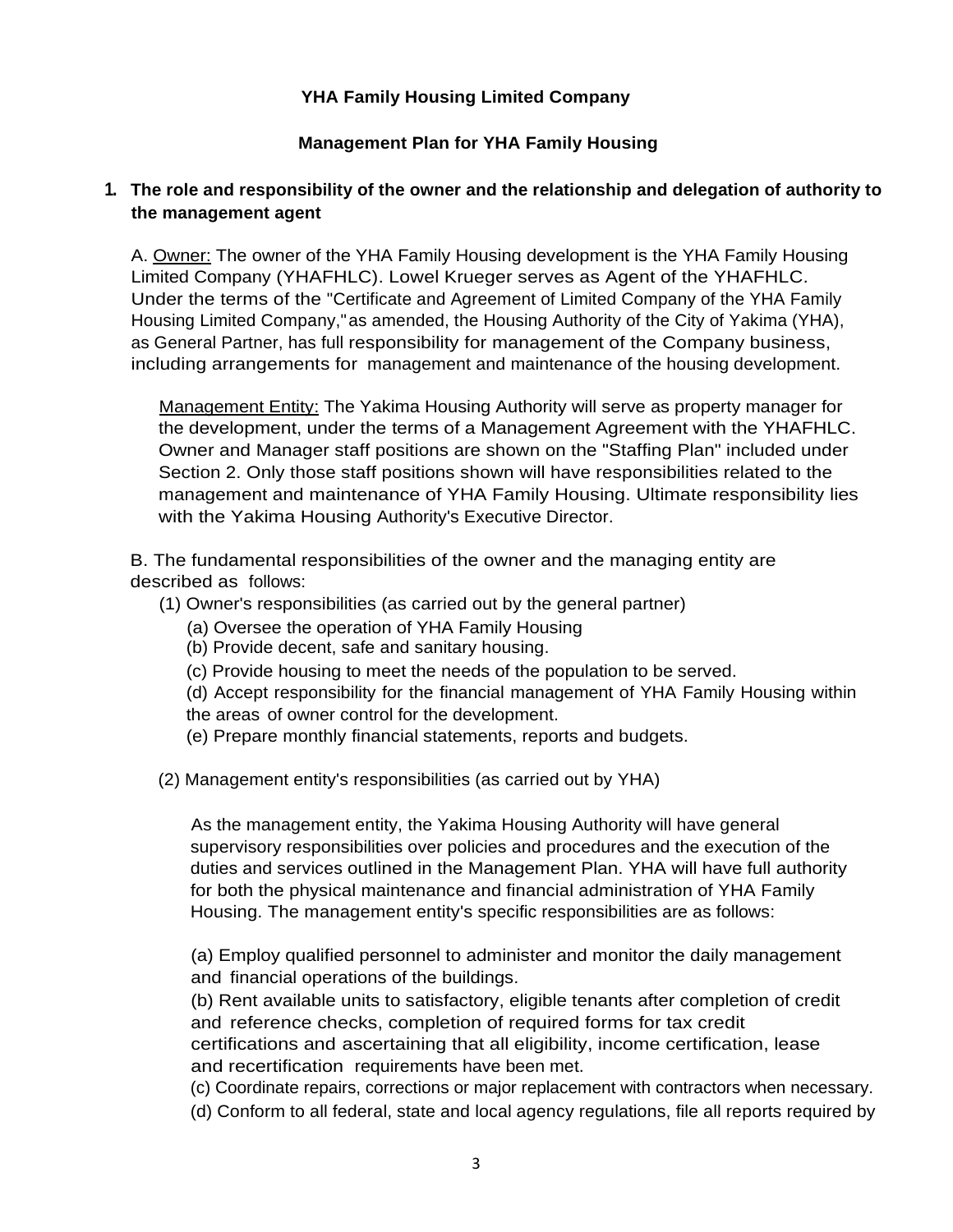the owner and by federal, state, and local agencies in a timely and accurate manner.

(e) Maintain both the interior and exterior of the development, including the grounds, parking areas, recreational areas and garbage enclosures, meet the standards of good housing and protect the value of the property.

(f) Provide monthly financial statements showing all deposits of income and disbursements, which will be compared with the budget. Keep a comprehensive set of books consistent with an approved chart of accounts and prepare monthly bank reconciliation.

(g) Maintain accurate records of the day-to-day operations of the property, including collection and accounting for rental income, government subsidies and miscellaneous income. Maintain security deposit collections in a separate trust account.

(h) Negotiate contracts for services, when necessary, subject to approval by the owner. (i) Provide referrals and coordination in the field of counseling, guidance and social services and cooperate with all agencies which provide financial and other services to residents.

(j) Enforce the provisions of the lease and YHA Family Housing rules and regulations. (k) Coordinate unit turnover with as little vacancy loss as possible.

(l) At least annually throughout the Low Income Housing Tax Credit Project Compliance Period, notify at least two community agencies in the Yakima area of the availability of low-income housing units.

(m)At least annually throughout the Low Income Housing Tax Credit Project Compliance Period, notify the general public via advertisement in a newspaper of general circulation in the Yakima area of the availability of low-income housing units and the set aside of low-income large household units and units for the disabled.

- (n) Receive and respond to tenant complaints in a timely fashion and perform all necessary corrective actions in accordance with the lease.
- (o) Meet requirements for fidelity bond and insurance coverage
- (3) The management entity's financial obligations included in the management fee are:

(a) The overall expertise in and oversight of bookkeeping services.

(b) The monitoring of project operations, including training, hiring and supervision of staff.

(c) The preparation and monthly monitoring of an annual budget.

(d) The preparation and distribution of monthly financial reports.

(e) The preparation and distribution of monthly reports of operation and maintenance.

(f) The preparation of requests for reserve withdrawals, rent adjustments,

rehabilitation and energy conservation proposals, plans and specifications.

(g) Execution and monitoring of service contracts.

(h) The development of resident services referral programs.

(i) Site inspections and reports

(j) Supervision of the program's direction and general overall management.

(k) Review of tenant certifications.

(l) The management entity's office overhead, including office space, utilities, clerical staff, office supplies, equipment and data processing.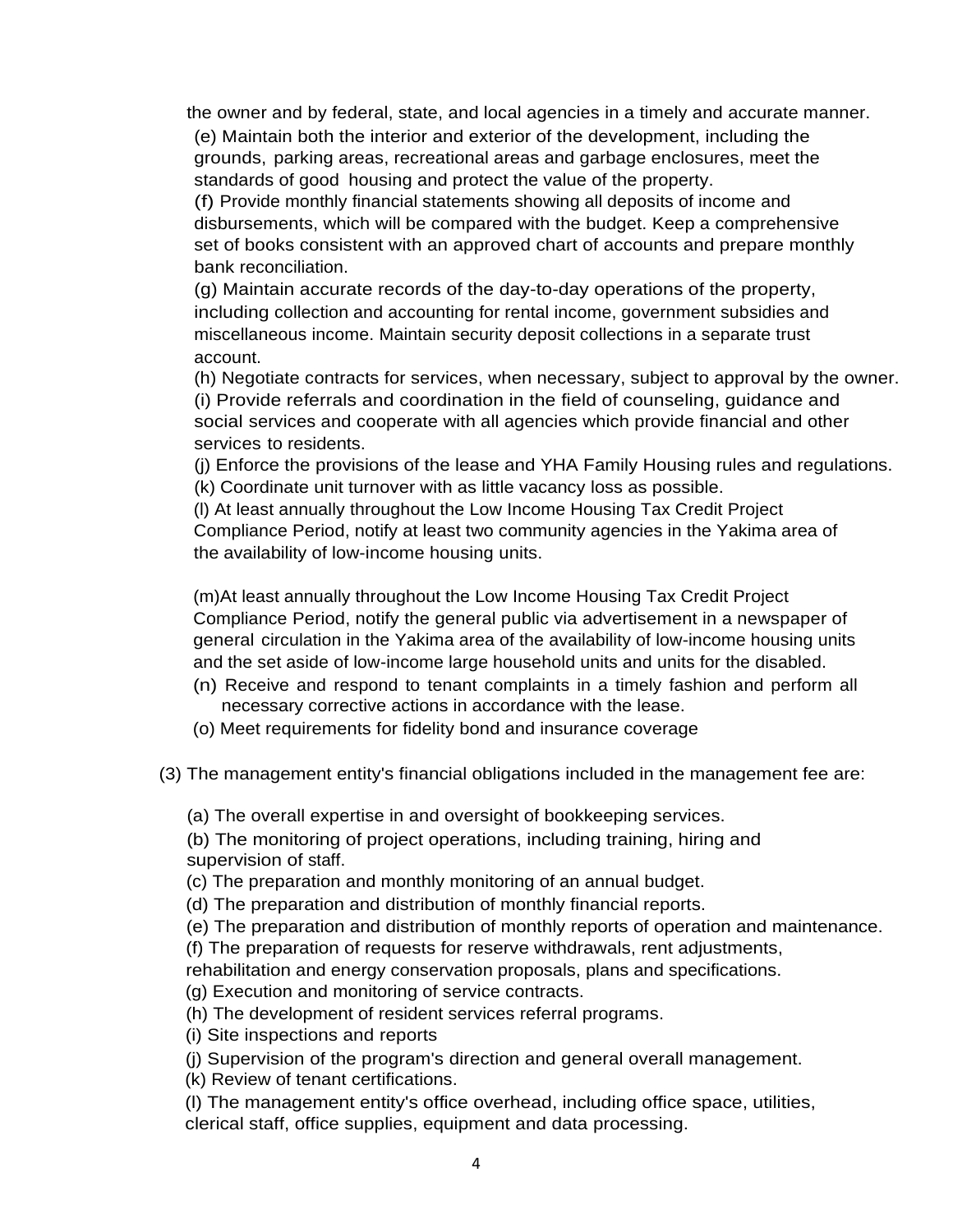This also includes the cost of duplication of the development's records being maintained at the management entity's office and postage from the management entity's office. All other costs of postage, duplication and forms necessary for the development to do business will be allocated to YHA Family Housing's operating budget expense line items.

(m) Meetings with investors and/or lending agents

(n) Development and preparation of management plans and agreements.

(o) Provision of liaison activities and information to attorneys, government agencies,ownership parties and accountants.

(p) Preparation and distribution of employees' payroll reports, including preparation and distribution of payroll checks. The direct cost of a payroll processing service, if used, will be allocated to the project.

#### **2. Personnel policy and staffing arrangements**

A. All hiring is performed in accordance with Equal Opportunity requirements.

B. The projected staffing needs for YHA Family Housing include YHA's Executive Director and the proportional attention of the following employees of the Yakima Housing Authority:

Executive Director, Finance Director, Maintenance Supervisor, Housing Manager, Accounting Technician, and Housing Facilitator.

C. Staff familiarization and training related to program requirements for this development will occur in one-on-one training for new employees, during scheduled management staff meetings and on an on-going basis as the need for clarification occurs as a part of daily managementactivities. Employees receive training regarding the various funding sources' programrequirements, federal and state fair housing laws, Washington State Residential Landlord-Tenant Act requirements and YHA's policies and procedures. Supervisory personnel will be responsible for staff training. Staff will attend professional training workshops and conferences as time and finances allow.

#### **3. Plan and procedures for marketing units, maintaining full occupancy, and meeting occupancy set-aside quotas.**

A. On-going Marketing: In the event of unit availability, marketing will be carried out in accordance with the Affirmative Fair Housing Marketing Plan. Outreach will be comprised of newspaper ads, radio and/or television announcements. If necessary, descriptive leaflets will be distributed to the listed contacts and to all other interested parties who may contact the Yakima Housing Authority for information. Notices will be posted and distributed in the market area.

In accordance with Low-Income Housing Tax Credit requirements, an advertisement will be placed in a local newspaper of general circulation at least once for each vacancy of a housing unit or a general availability advertisement will be placed at least once a year or such other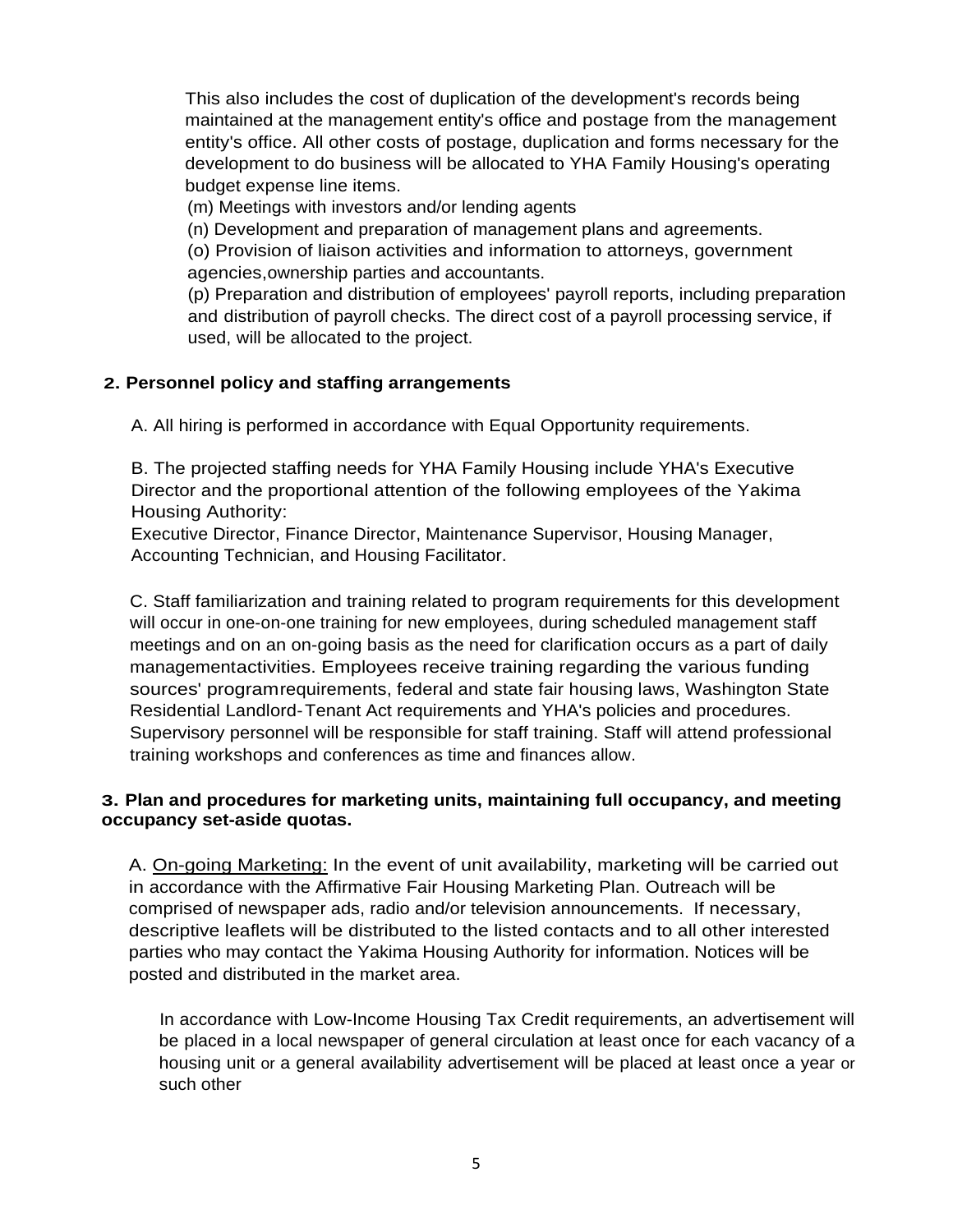schedule of advertising as may be required under the Low-Income Tax Credit program will be followed.

The Management Agent will maintain an on-going waiting list for the YHA Family Housing units. Marketing efforts similar to those outlined above will be undertaken on a routine basis, as needed, to maintain an appropriate waiting list for the units.

Information maintained on the waiting list includes: application number, date, time, applicant's name, household size, unit size needed, income level, dates contacted for occupancy, lease date, removal date and comments.

B. The Management Agent's office is equipped with a TDD telephone device to assist in communicating with applicants and tenants who are hearing impaired. Handicapped parking spaces and curb cuts will be provided at the management office and housing site. Reasonable requests for accommodation made by those with disabilities will be addressed.

The YHA Family Housing units are designed to meet the requirements of the Architectural Barriers Act of 1968, the Americans with Disabilities Act and other handicap accessibility laws. The Yakima Housing Authority permits the installation of grab bars, ramps and other reasonable accommodations to its non-handicap designated units when needed. Requests for unit modifications will be reviewed by management and maintenance staff on a case-by-case basis. Modifications which do not damage the structural integrity and lifetime value of the units and which do not place extraordinary financial hardship on the development will be allowed.

C. The form used to record unit conditions is called the Move-In/Move-Out Inspection Form. The tenant(s) and a YHA representative will sign and date this form at the time the tenant moves in. The tenant will also be given the option of being present for the move-out inspection. Any originals will be retained by the Management Agent. The tenant will receive a copy.

D. Pre-Occupancy Tenant Orientation:

Prior to lease signing, the following procedures will be followed.

(1) All adult members of the tenant household will be required to attend a lease conference. Lease conferences can be conducted in Spanish whenever Spanish will help the tenant to better understand and communicate during the orientation. Every effort will be made to follow similar procedures for other foreign language tenants. During the conference,YHA staff will explain each section of the Dwelling Lease Agreement, the rules for occupancy, and general YHA obligations with respect to tenancy.

(2) Following the lease conference, arrangements will be made for tenant families to be at their units at a predetermined time to participate in a pre-occupancy inspection. Theinspection will provide an opportunity for Housing Authority staff to demonstrate the use and features of the units (i.e., the purpose of the circuit breaker, shut-off valves for emergencies, filter cleaning for hood fans and air conditioners, etc.).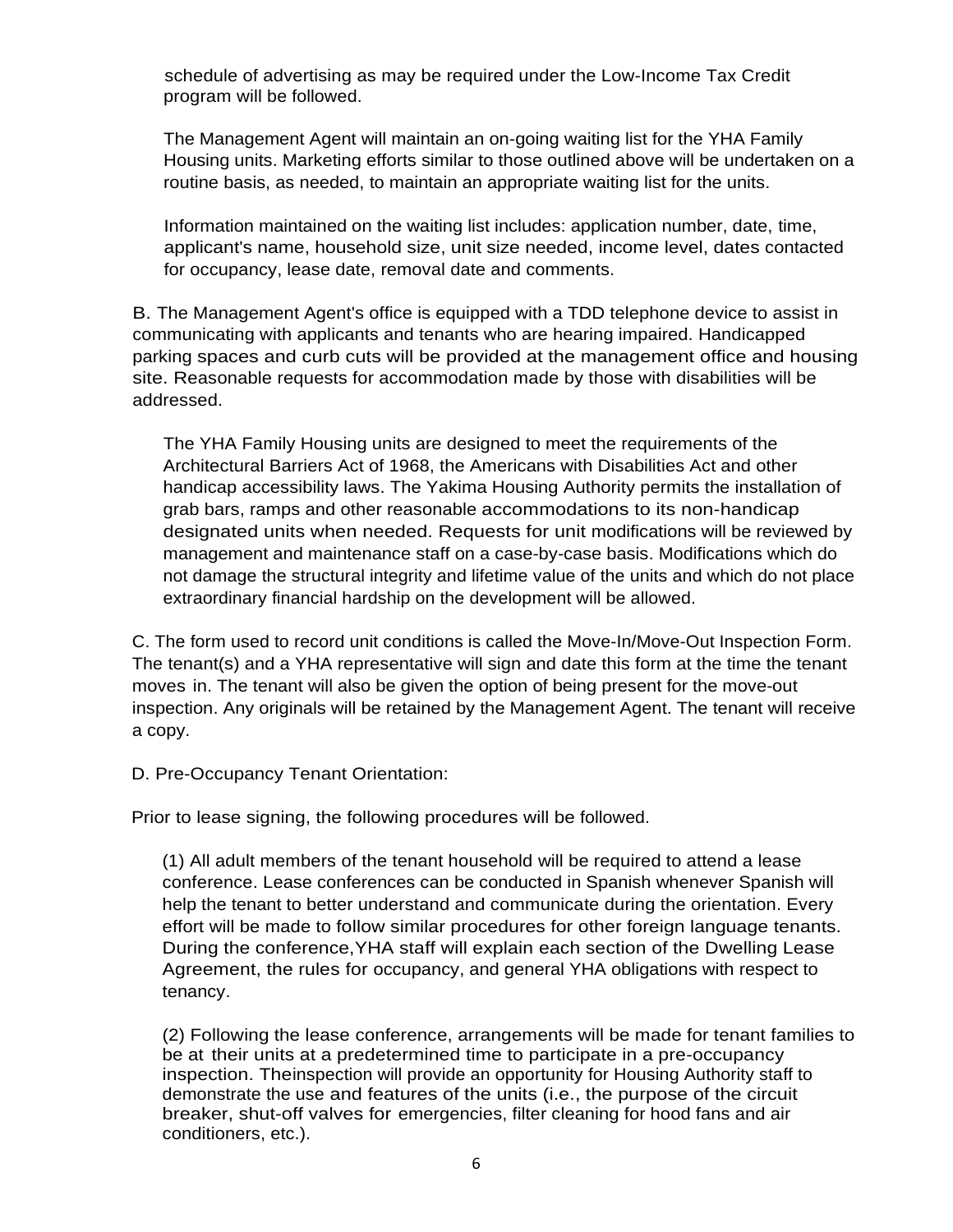It will also serve totrain tenants to note "danger" signals that require maintenance attention in order to prevent unit damage and tenant discomfort. Energy conservation will be emphasized, particularly through proper use and care of appliances and equipment.

Management shall call meetings of all tenants, preferably no less than once each year, to provide both tenants and management an opportunity to share ideas, discuss problems that may be occurring and to develop suggestions for ways to enhance the quality of life in YHA Family Housing.

#### **4. Tenant Selection**

A. In no event shall units be rented to households that exceed the maximum income requirements under the Low-Income Housing Tax Credit program at the time of admission.

B. Other applicable selection criteria and Occupancy standards are outlined in the PoliciesGoverning Admission To and Continued Occupancy of YHA Family Housing.

#### **5. Ineligible tenants and formerly eligible tenants**

Policies and procedures for the management of applicants who are ineligible for reasons other than income and for the management of formerly eligible tenants are detailed in the Policies Governing Admission To and Continued Occupancy of YHA Family Housing.

#### **6. Leasing and occupancy policies**

Detailed descriptions of leasing and occupancy policies can be found in the Policies Governing Admission To and Continued Occupancy of YHA Family Housing.

#### **7. Dwelling Lease Agreement**

The Dwelling Lease Agreement with Exhibits to be used for YHA Family Housing is attached to this Management Plan

#### **8. Rent collection policies and procedures**

A. Rent will be due the first day of each month and will be paid by check or money order to YHA Family Housing by mailed to P.O. Box 1447 Yakima WA 98907. The payment must be received on or before the 5th day, if rent is received after the 5th day a late charge of \$25.00 will be assessed. The tenant may also drop payments in the Yakima Housing Authority drop box if they choose to do so. No cash will be accepted.

B. Repeated delinquencies are cause for termination and shall be documented in the tenant file. If a tenant is repeatedly late in making rent payments, a notice of termination may be issued.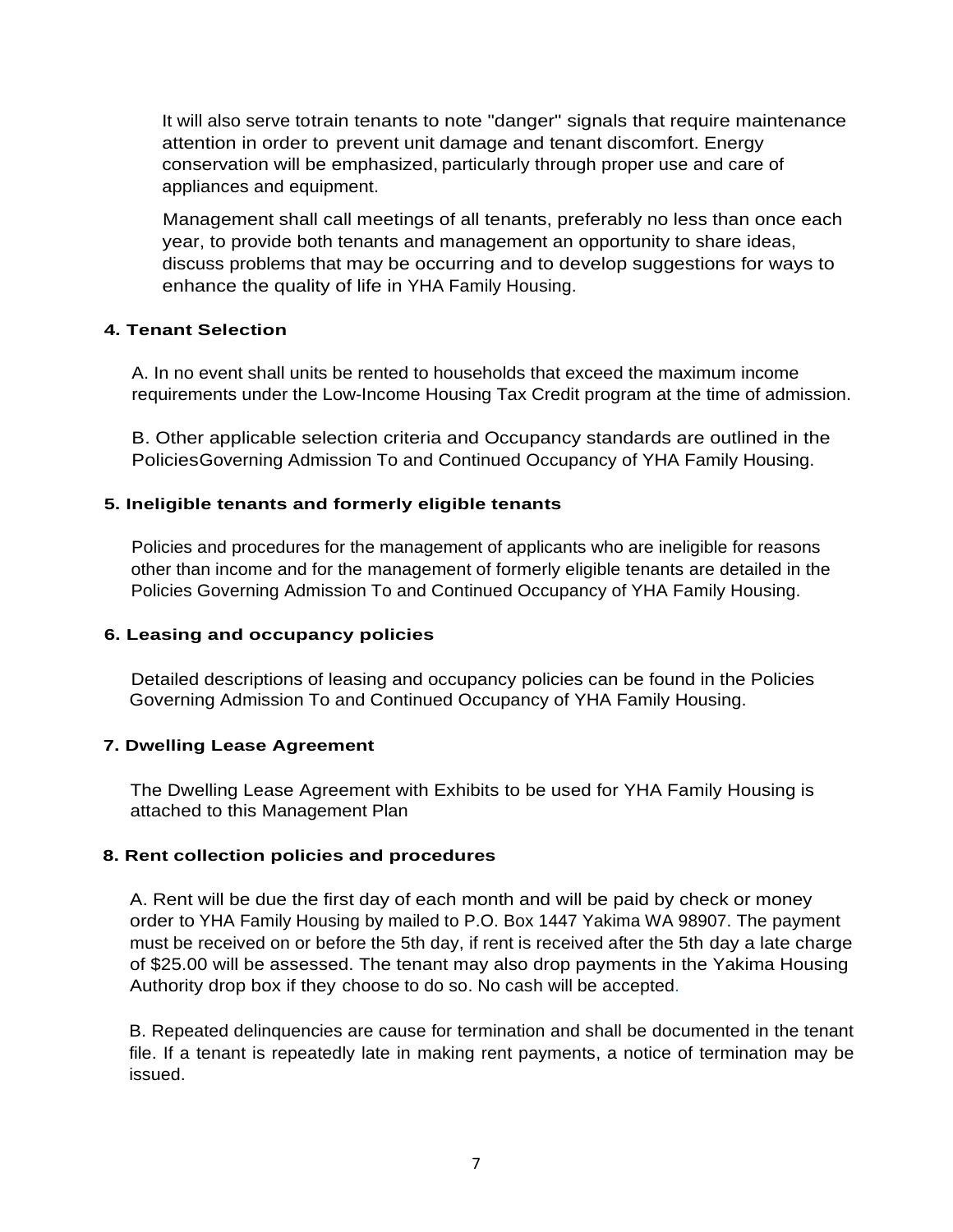C. In the event of nonpayment of rent, a written notice to pay rent or vacate the premises shall be issued. The notice will be delivered personally to the tenant or will be left with an adult member of the household and will be sent by certified mail, properly addressed to the tenant. Such notice will be given 14 days prior to the date of termination. If the tenant has not paid the rent by the expiration date of the notice, management may begin an unlawful detainer action.

D. Procedures governing collection of rent, late charges and security deposits are outlined in Sections 2 and 4 of the Lease Agreement. Interest earned on deposited funds will accrue to the general operating budget.

E. The YHA Family Housing development has a separate operating account into which rents are deposited. Security deposit funds will be held in a trust account.

F. Tenants are required to pay a security deposit in accordance with the Schedule of Deposits in effect on the date the Lease Agreement is signed. Each tenant's security deposit will be individually recorded and accounted for. The deposit shall be held in trust for the tenant until the tenant's residency ends. Security deposits will be returned to the tenant in accordance with State Law.

G. Security Deposits will be assessed according to unit size. No special deposit will be required for handicapped individuals.

#### **9. Rent and utility allowance changes**

Rent and utility allowance changes will be handled in accordance with Low Income Housing Tax Credit program regulations and state law. Tenants will be notified of changes in writing not later than 30 days before the anticipated effective date of change. A notice will also be posted at the Housing Authority administrative office.

#### **10. Plans for carrying out an effective maintenance, repair and replacement program**.

A. Preventive maintenance will be conducted in accordance with the Yakima Housing Authority's Schedule of Preventive Maintenance. The objective of preventive maintenance is to perform maintenance is such a way as to avoid unexpected maintenance problems and expenses.

B. As-built plans and specifications will be kept in the Management Agent's administration offices and will be updated by the Maintenance Supervisor as modifications occur.

C. An initial capitalization deposit plus regularly scheduled on-going deposits will be made to the capital reserve account in order to achieve and maintain a reserve amount of approximately(amount to be determined at a later date) of total development costs within ten years of initial rent-up. Withdrawals from this account will be made only for major maintenance and repair expenses and not for routinemaintenance.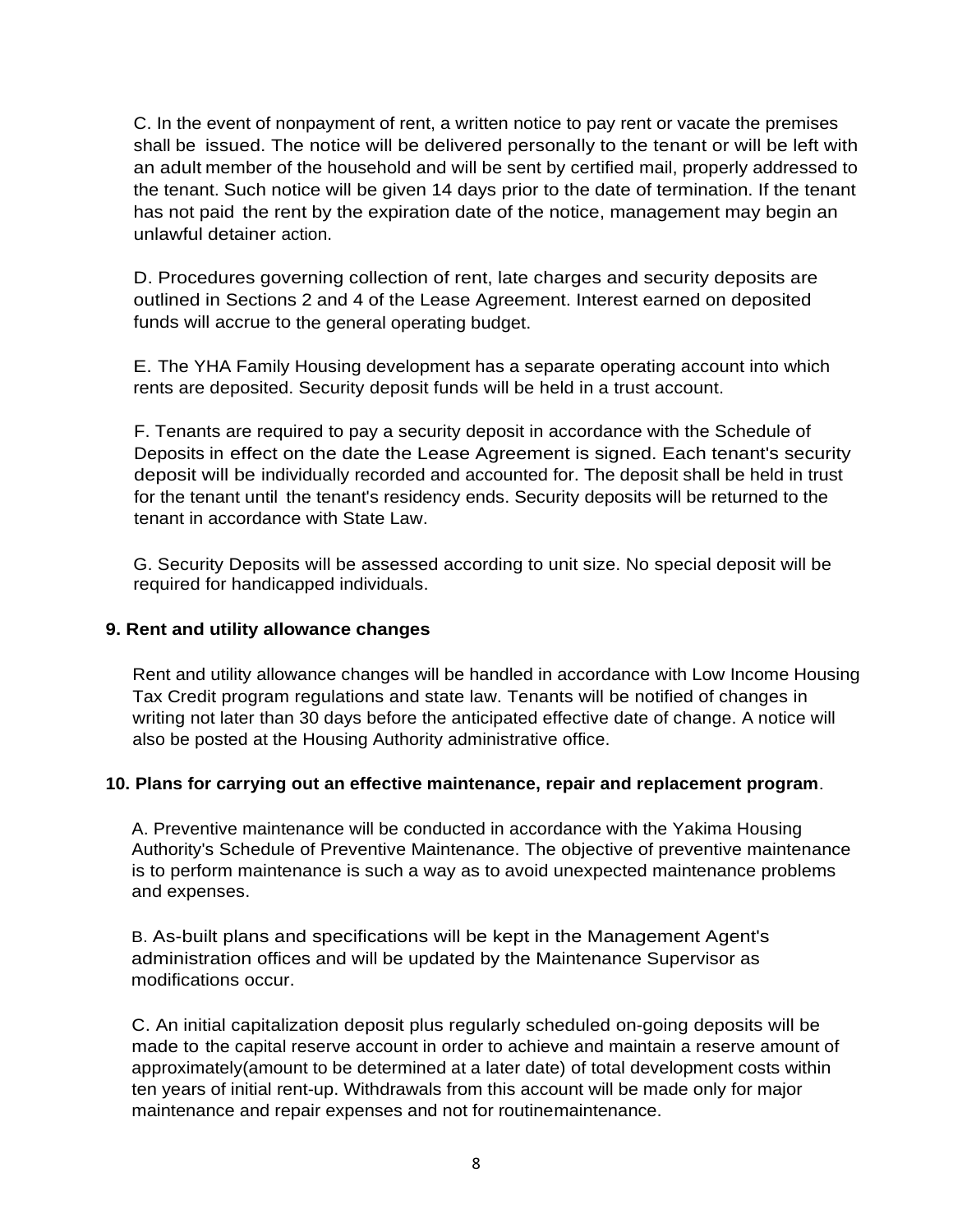D. General maintenance procedures and schedules will be performed as follows:

(1) Move-in and Move-out inspections will be conducted at the time of unit turnover. Condition reports will be signed jointly by the tenant and management personnel. For move-outs, charges will be deducted from the security deposit in accordance with YHA Family Housing policies and the balance promptly returned to the tenant in accordance with state law.

(2) Work orders will be prepared at the time of tenant reporting or management's determination of needed repairs. Work orders will be entered in the software system by date and time of complaint and conveyed to maintenance personnel. Any emergency items will be called in directly to the maintenance department so that a maintenance representative can bedispatched immediately. Tenants will be responsible for the payment of charges for damages beyond normal wear and tear or damages that are not a responsibility of the owner.

(3) Major repairs will be handled by obtaining competitive bids from reliable contractors. The Yakima Housing Authority, as general partner, will review bids and select a vendor based on cost and ability to perform the work. Solicitation of bids will be in accordance with the Housing Authority's procurement policies.

#### **11. Plans and procedures for providing supplemental services.**

Seventy-five percent of the YHA Family Housing units are for large families. Five units were identified in the YHA Family Housing Low Income Housing Tax Credit (LIHTC) application as set aside for large household use and must include at least three bedrooms and be held for households of four or more persons. In addition, five units were identified in the YHA Family Housing LIHTC application as set aside for households with a disabled household member. Services to large households include on-site tot lots and play areas for older children, in addition to the provision of large-family units which are not readily available in the private market. The Owner/Management Agent will coordinate with local and regional service providers to serve the needs of disabled tenants. The YHA Family Housing Limited Company has entered into Affirmative Marketing and Referral Agreements with the Yakima County Coalition for Homeless in Yakima. Management will work to assure services to tenant families through its working relationship with these agencies and with a wide variety of other service organizations in the area.

#### **12. Evictions**

Conditions governing the termination of leases are outlined in Section 9 of the Lease Agreement. Provisions for appeals are outlined in the Grievance Procedure. The Yakima Housing Authority Executive Director will be responsible for knowing and following all laws and regulations concerning lease terminations and evictions. The Housing Authority will make every effort to suggest certain social service agencies and community organizations that may provide assistance to tenants with rent-paying or other lease problems.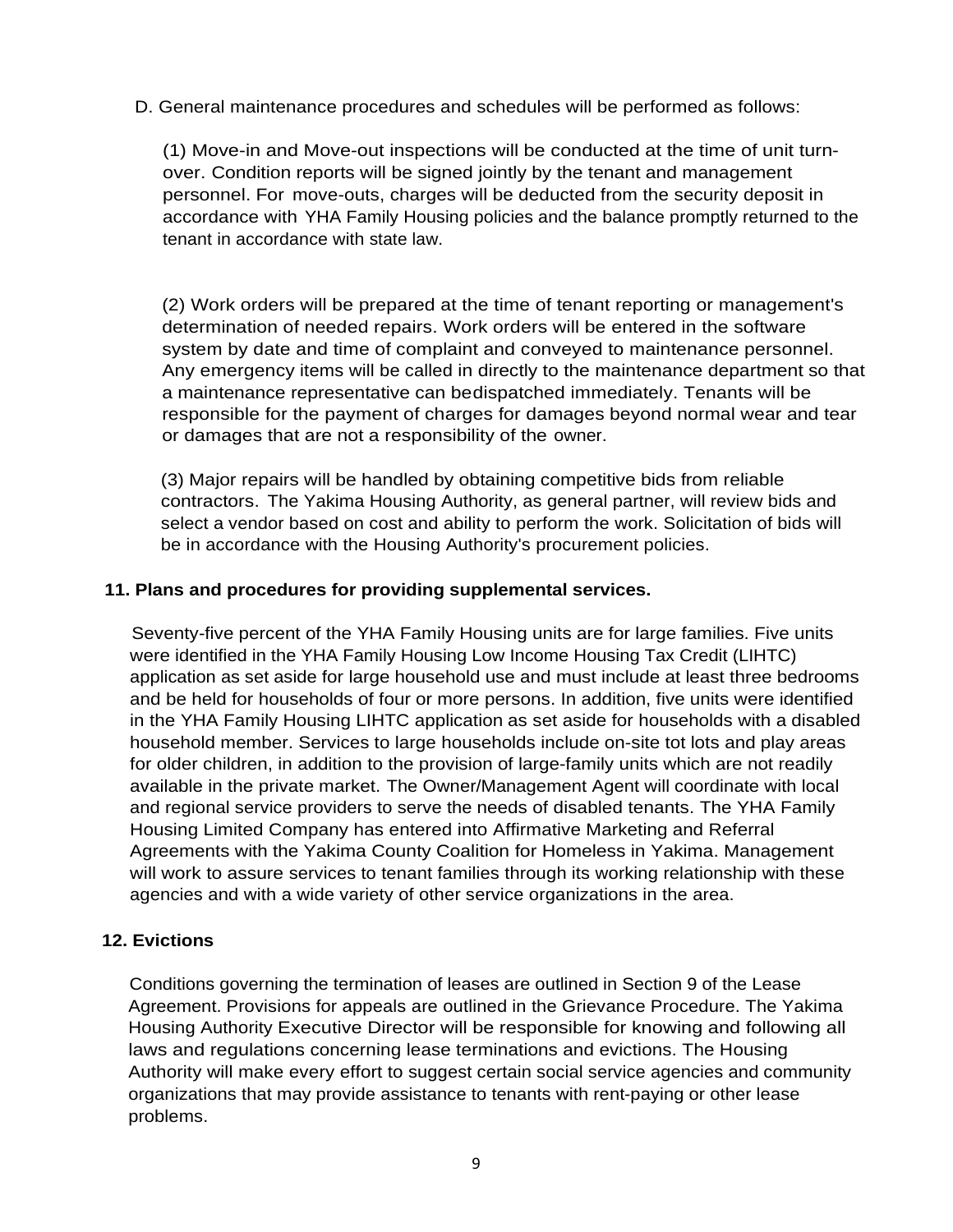#### **13. Plans for meeting accounting, record keeping and reporting requirements**

A. The Yakima Housing Authority shall follow the accounting systems and reporting requirements outlined in the "Amended and Restated Certificate and Agreement of Limited Company of YHA Family Housing Limited Company" and the "Regulatory Agreement (Extended Use Agreement)" between the owner and the Washington State Housing FinanceCommission. The timely submission of all reports shall be the responsibility of the Yakima Housing Authority Executive Director. The Management Agent's accounting department shall be responsible for the maintenance of accounting records and preparation of accounting reports. All accounting records will be kept in the Management Agent's administrative offices and shall be open to the YHA Executive Director at all times. The accounting method is accrual.

B. An annual audit shall be prepared by an independent accounting firm with no ownership or identity of interest in the YHA Family Housing development.

C. Tenant files shall contain at a minimum the Lease Agreement, House Rules, Movein/Move-out Inspection form, work orders, income verification, original application for tenancy and any notices and/or correspondence to the tenant. These records will be maintained at the Housing Authority's administrative offices for at least three years after the tenant has moved out or in compliance with tax credit monitoring requirements.

#### **14. Fidelity bonds and insurance**

Fidelity bonding, fire and extended coverage insurance and other forms of indemnification shall be obtained by the Yakima Housing Authority, as General Partner of the tax credit company, in accordance with the requirements of the "Amended and Restated Certificate and Agreement of Limited Company of the YHA Family Housing Limited Company." The Management Agent shall carry fidelity bonding and liability insurance which covers its activities on the YHA Family Housing development.

#### **15. Energy conservation measures and practices**

A. Tenants will be advised of recommended conservation practices at move-in and periodically throughout their tenancy. During unit inspection, management staff will look for tenant practices that may waste power and will advise the tenant of corrective measures. On an annual or more frequent basis, management will request utility bill information for the housing units from the power company.

Any bills that are out of normal range will be investigated to determine whether the excessive use is due to defective heating equipment or appliances or whether it is due to tenant usage patterns. Defective equipment and appliances owned by the development will be repaired or replaced. If excessive use is the fault of the tenant or tenant's appliances, management will emphasize the importance of correcting such problems.

B. At project expense, management may install shower low restrictors, wrap hot water tanks, lower water heater temperatures to 120 degrees and purchase energy efficient appliances to help conserve energy in the units.